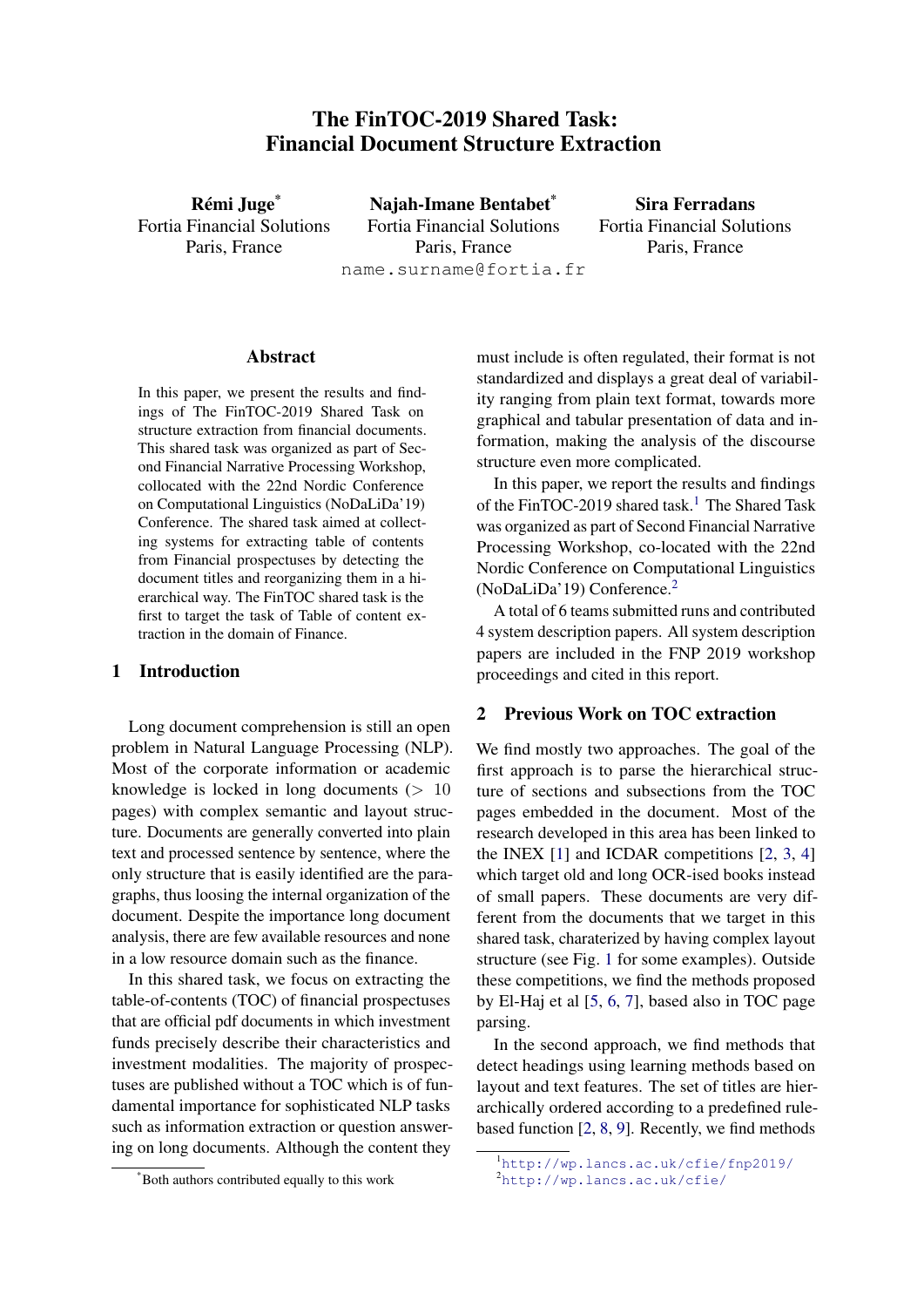<span id="page-1-0"></span>

Figure 1: Random pages from the investment document data set. We observe that the title organization and, in general, the layout is complex.

that address TOC extraction as a sequence labelling task to which deep learning methods can be applied [\[10\]](#page-6-0).

# 3 Task Description

As part of the Financial Narrative Processing Workshop, we present a shared task on Financial Document Structure Extraction.

Systems participating in this shared task were given a sample collection of financial prospectuses with a wide variety of document structures and sizes. The goal was to automatically process them to extract their document structure. In fact the task was decomposed into two subtasks:

- Title detection: The document is splitted into text blocks (a text block regroup lines that have the same layout and that are spatially close to each others) extracted from financial prospectuses by our in-house parser. Each text block needs to be classified as a 'title' or 'nontitle'. As shown in Fig. [2](#page-2-0) the titles can have different layouts (marked with red and green boxes) and they have to be distinguished from the regular text ('non-title' with grey boxes).
- **TOC extraction**: In this subtask, the goal is to (i) identify the hierarchical level of the titles, for instance, in Fig. [2,](#page-2-0) the text in green bounding boxes are hierarchically at the same level and at a different level than the title in red, (ii) organize the titles of the document according to the hierarchical structure to produce the final TOC. Again in Fig. [2,](#page-2-0) the system needs to identify that the red tagged heading is hierarchically above than the green ones.

It is important to note that two titles, with the same layout and the same text can have different hierarchical levels depending on their location in the document.

All participating teams were provided a common training data set for subtask 1 which included the original pdfs, the xml versions of the pdfs obtained using the Poppler<sup>[3](#page-1-1)</sup> library, and a csv file containing, for each text block, a set of layout features and binary labels indicating if the text block is a title or not. For the second subtask, the training data set also included a TOC of the documents in the xml format proposed by ICDAR competitions[\[2\]](#page-5-1). A blind test set was used to evaluate the output of the participating teams.

As stated in Section [2,](#page-0-2) most of the previous research on TOC generation has been confined to short papers such as research publications (*Arxiv* database), or standard documents such as digitalized books. However, the task of extracting the TOC of commercial documents with a complex layout structure in the domain of finance is not much explored in the literature.

### 4 Shared Task Data

Next, we discuss the corpora used for the title detection and TOC extraction subtasks.

#### 4.1 Corpus annotation

Financial prospectuses are available online in a pdf format and are also made available from asset managers. We compiled a list of 58 prospectuses from Luxembourg written in English to create the

<span id="page-1-1"></span><sup>3</sup> [poppler.freedesktop.org](https://poppler.freedesktop.org/)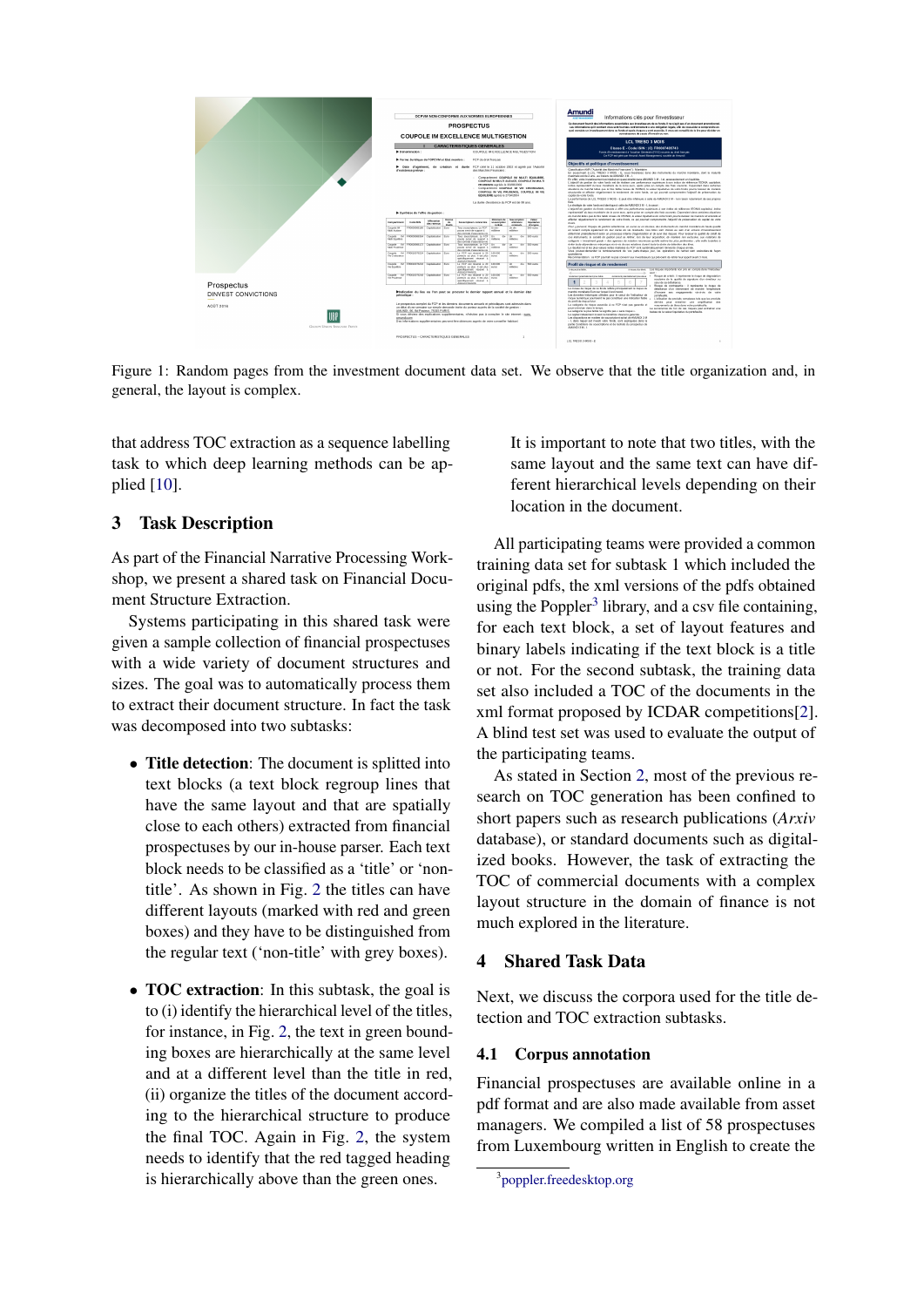<span id="page-2-0"></span>

| Part 1<br>Collapse Delete Part          | <b>iM</b> Global<br>INFORMATIONS CLES POUR L'INVESTISSEUR<br>Partner.                                                                                                                                                                                                                                                                                                                                                                                                                   |
|-----------------------------------------|-----------------------------------------------------------------------------------------------------------------------------------------------------------------------------------------------------------------------------------------------------------------------------------------------------------------------------------------------------------------------------------------------------------------------------------------------------------------------------------------|
| Title                                   | Ce document fournit des informations essentielles aux investisseurs de cet OPCVM. Il ne s'agit pas d'un document<br>promotionnel. Les informations qu'il contient vous sont fournies conformément à une obligation légale, afin de vous aider<br>à comprendre en quoi consiste un investissement dans ce fonds et quels risques y sont associés. Il vous est conseillé de                                                                                                               |
| <b>IMGP GLOBAL MACRO</b>                | le lire pour décider en connaissance de cause d'investir ou non.<br><b>IMGP GLOBAL MACRO</b>                                                                                                                                                                                                                                                                                                                                                                                            |
| <b>Start page</b>                       | Code ISIN FR0012917912<br>iM Global Partner groupe iM Square                                                                                                                                                                                                                                                                                                                                                                                                                            |
|                                         | <b>OBJECTIFS ET POLITIQUE D'INVESTISSEMENT</b>                                                                                                                                                                                                                                                                                                                                                                                                                                          |
| $\mathbf{1}$<br><b>End page</b>         | L'OPCVM iMGP GLOBAL MACRO, a pour objectif de réaliser, sur une durée de placement recommandée d'au moins 5 ans,<br>une performance annuelle nette des frais de gestion supérieure à celle de l'EONIA capitalisé + 4,0%.<br>L'indicateur de référence EONIA exprime le taux de marché monétaire européen calculé par la Banque Centrale Européenne.<br>La stratégie d'investissement est basée sur une gestion discrétionnaire de type global macro. Elle a pour but de tirer parti des |
| $\overline{2}$                          | opportunités qui existent sur plusieurs classes d'actifs sans restriction géographique ni sectorielle. Le gérant détermine<br>l'allocation du fonds de sorte que le profil de risque soit compatible avec une volatilité movenne de l'ordre de 8% à 10% (sans                                                                                                                                                                                                                           |
| <b>Topic</b>                            | garantie de ne pas s'en éloigner significativement).                                                                                                                                                                                                                                                                                                                                                                                                                                    |
|                                         | La stratégie met en œuvre une approche top-down qui exploite des Moteurs d'allocation : actions, crédit, taux, devises, matières<br>premières et stratégies alternatives. L'exposition à ces Moteurs est réalisée à la hausse (position long) ou à la baisse (positions                                                                                                                                                                                                                 |
| kiid                                    | short) via des Facteurs représentatifs de classes d'actifs financiers. Elle est gouvernée par un Comité d'Allocation Stratégique<br>sur une base mensuelle et par le Comité de Gestion qui se rassemble chaque semaine pour évaluer la pertinence de l'Allocation                                                                                                                                                                                                                       |
| Confidence                              | Stratégique long terme sur des horizons de placement à moven et court terme.                                                                                                                                                                                                                                                                                                                                                                                                            |
| high                                    | L'OPCVM pourra investir iusqu'à la totalité de son actif net en OPCVM. L'exposition de l'OPCVM pourra varier entre -100% et<br>+100% aux actions mais dans la limite de 0% à 30% pour les actions de petites et movennes capitalisations et 0% à 30% pour                                                                                                                                                                                                                               |
|                                         | les actions de pays émergents. L'OPCVM pourra investir sur des titres de créances dans la limite de 100% de son actif net pour                                                                                                                                                                                                                                                                                                                                                          |
| Chapters  <br>Collapse                  | la dette Investment Grade. Les titres de créance de catégorie Speculative Grade seront limités à 50% de l'actif net, et les titres<br>de créance de pays émergents à 30%. L'exposition sur les taux pourra être comprise entre -100% et +100% de l'actif net.                                                                                                                                                                                                                           |
|                                         | L'exposition sur les devise sera également comprise entre -100% et +100%. L'OPCVM pourra investir sur des OPC procurant<br>une exposition sur les matières premières dans la limite de 40% ainsi que sur des OPC de stratégie alternative dans une limite                                                                                                                                                                                                                               |
| Chapter 1<br>Collapse Delete Chapter    | de 40%. Le risque obligataire global est géré à l'intérieur d'une fourchette de sensibilité entre -8 et +10.                                                                                                                                                                                                                                                                                                                                                                            |
|                                         | Les dérivés et les instruments intégrant des dérivés sont utilisés dans un but de couverture et/ou d'exposition aux risques action,<br>change et/ou taux. La somme des expositions à des risques résultant des engagements et des positions en titres ne pourra                                                                                                                                                                                                                         |
|                                         | excéder 200% de l'actif net. L'OPCVM peut avoir recours aux opérations d'acquisition ou de cession temporaire dans le cadre                                                                                                                                                                                                                                                                                                                                                             |
| <b>Title</b>                            | de la gestion de sa trésorerie.<br>Les sommes distribuables sont intégralement capitalisées.                                                                                                                                                                                                                                                                                                                                                                                            |
| OBJECTIFS ET POLITIOUE D'INVESTISSEMENT | La durée de placement recommandée est de 5 ans.<br>Les souscriptions et les rachats sont centralisés chaque jour avant 9h pour une exécution sur la base de la valeur liquidative<br>$\sim$                                                                                                                                                                                                                                                                                             |
| <b>Start page</b>                       | datée du jour, calculée sur les cours de clôture du jour. Décimalisation en dix millième de parts.                                                                                                                                                                                                                                                                                                                                                                                      |
|                                         | PROFIL DE RISQUE ET DE RENDEMENT                                                                                                                                                                                                                                                                                                                                                                                                                                                        |
|                                         |                                                                                                                                                                                                                                                                                                                                                                                                                                                                                         |
| $\mathbf{1}$                            | Les données historiques, telles que celles utilisées pour<br>A risque plus faible<br>A risque plus élevé<br>calculer l'indicateur synthétique, pourraient ne pas constituer                                                                                                                                                                                                                                                                                                             |

Figure 2: Screenshot of the annotation tool developed internally.

data sets of the subtasks. We chose prospectuses with a wide variety of layouts and styles.

<span id="page-2-1"></span>

|                          | Xerox F1 | Inex08 F1 |
|--------------------------|----------|-----------|
| tagger $1 \&$ tagger $2$ | 93.8%    | 87.5%     |
| tagger $1 \&$ reviewer   | $96.7\%$ | 92%       |
| tagger $2 \&$ reviewer   | 96.8%    | $93.5\%$  |

Table 1: Agreement scores between different annotators of the investment document data set.

We provided three annotators with the original pdfs and an internally developed web tool that produces a hierarchical *json* file containing each TOCentry together with some features (title, startingpage, ending-page and children). Each annotator was ask to:

- 1. Identify the title: Locate a title inside the pdf document.
- 2. Associate the entry level in the TOC: Every title must have an entry level in the TOC of the document with the following constraints 1) high level entries cannot be inside lower level entries (i.e. a *Part* cannot be inside a *Chapter*), 2) the entries levels must be successive (i.e. after a *chapter* we have a *section* not a *subsection*).
- 3. Add title: Copy-paste the title text directly into a web form, see Fig. [2](#page-2-0) label *Title*

The predefined type of entry levels for the TOC were *Part*, *Chapter*, *section*, *subsection* or *para-* *graph*, that could be inside the *Front matter*, *Body matter* or *Back matter*. Therefore, the maximum TOC level was 5.

Each document was annotated independently by two people and a third person would review the annotations to resolve the possible conflicts. The agreement scores between annotators are depicted in Table [1.](#page-2-1) We can observe high agreement scores, allowing us to be confident enough about the quality of our data set.

Annotation Challenge: Headings identification Investment prospectuses are commercial documents whose complex layout aims at highlighting specific information such that a potential investor can identify it quickly. Hence, annotating a title and its level in the TOC hierarchy is a difficult task as one cannot rely on the visual appearance of the title to do so. Some examples can be observed in Fig. [3](#page-3-0) and Fig. [4.](#page-3-1)

Annotation Challenge: Tagging pdf documents. The annotation of pdf documents is not evident since they are meant to be used for display. The tool we developed for the annotations does not allow annotators to directly annotate on the pdf and thus they had to manage two different platforms at the same time. Working this way is prone to mistakes.

Annotation Challenge: Matching annotations and text blocks. Our internal tool uses a copypaste mechanism to create the TOC entries, intro-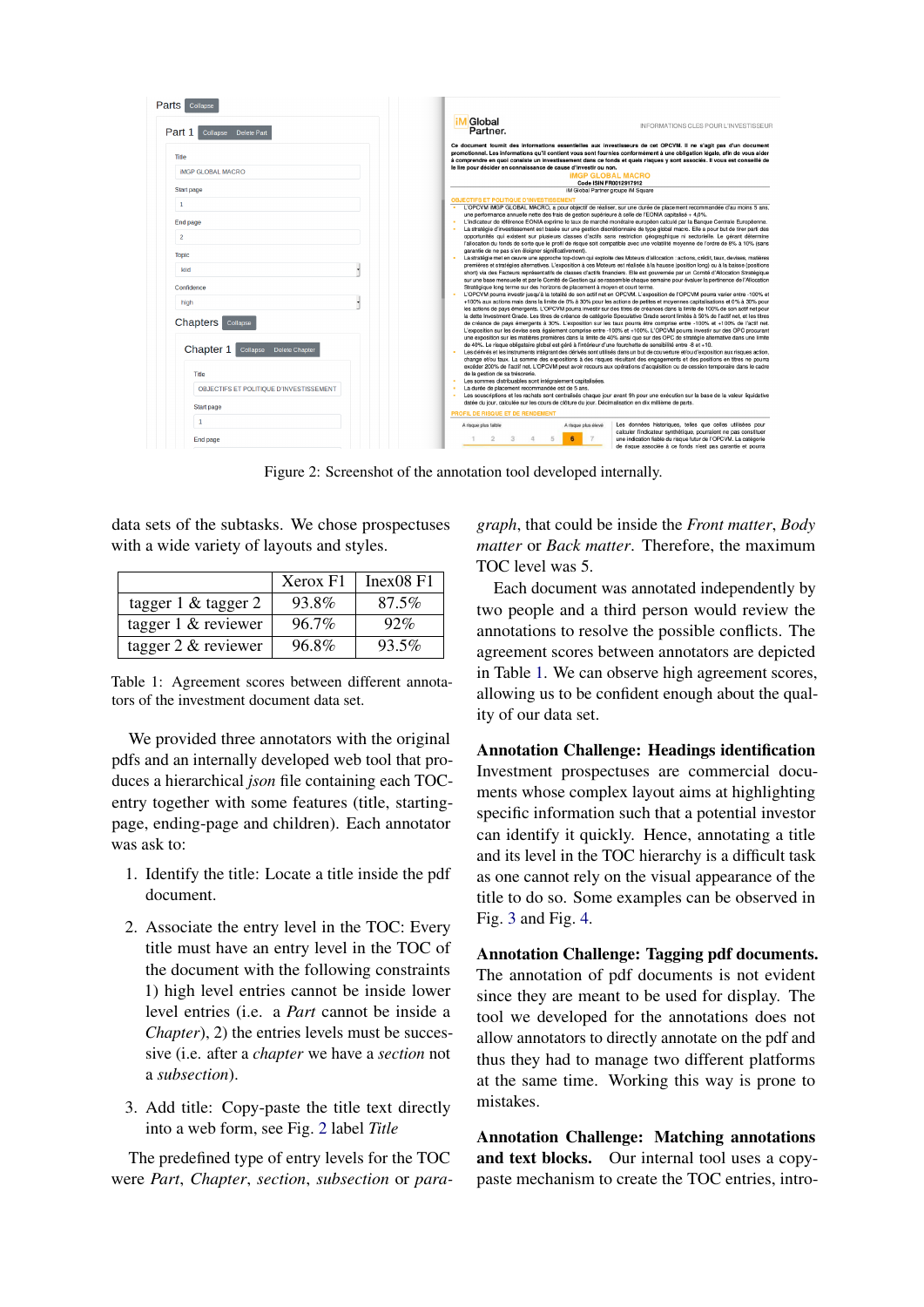<span id="page-3-0"></span>

Figure 3: Page from a prospectus with the titles selected coloured boxes. An example where title identification is not evident because titles can have the same style as regular text.

<span id="page-3-1"></span>

Figure 4: Page from a prospectus with the titles selected coloured boxes. An example where title identification is not evident because titles may expand a part of a line.

ducing some noise at the string level. On the other hand, we extract text from the pdf using an automatic pdf to xml process. For the data set creation, each title annotation had to be matched to a text block. This pipeline introduces noise in the final csv.

## <span id="page-3-5"></span>4.2 Corpus Description

In the following, we provide an analysis of the data used for the shared task. For both subtasks, the released training sets were the same excepted that for subtask 2, an additional xml file (*groundtruth[...]max\_depth=5.icdar2013.xml*) at the ICDAR format was given. The reason for it is twofold: it gave to the participants the output format that they had to respect for the submissions and allowed them to participate in subtask 2 without having a title extraction system from subtask 1.

In the csv files available to the participants, each text block came with a set of layout features: *is\_bold, is\_italic, is\_all\_caps, begins\_with\_cap, be-*

*gins\_with\_numbering and page\_number* and its source xml file. Some statistics on this data set are presented in Table [2.](#page-3-2)

<span id="page-3-2"></span>

| number of documents                     | 58    |
|-----------------------------------------|-------|
| average number of pages                 | 90    |
| number of text blocks                   | 90441 |
| number of titles (% of text blocks)     | 14%   |
| begin_with_numbering (% of text blocks) | 20%   |
| is bold $(\%$ of text blocks)           | 18%   |
| is italic $(\%$ of text blocks)         | 1.3%  |
| is_all_caps (% of text blocks)          | 20%   |
| begins_with_cap (% of text blocks)      | 68%   |
| level $1$ (% of titles)                 | 7%    |
| level $2 \ (\% \)$ of titles)           | 26%   |
| level $3$ (% of titles)                 | 33%   |
| level 4 (% of titles)                   | 30%   |
| level $5$ (% of titles)                 | $4\%$ |

Table 2: Statistics on the investment document data set.

# <span id="page-3-4"></span>5 Participants and Systems

|           | # teams | # std runs |
|-----------|---------|------------|
| subtask 1 |         | 10         |
| subtask 2 |         |            |
| papers    |         |            |

Table 3: Statistics on the participation in the two subatsks.

A total of 24 teams registered in the shared task from 18 different institutions, and 6 teams participated with standard runs and 5 submitted a paper with the description of their method, see Table [4](#page-3-3) for more information about their affiliation. In Table [3,](#page-3-4) we show the details on the submissions per task. It is important to note that not all the participants that submitted a standard run, sent a paper describing

<span id="page-3-3"></span>

| <b>Team</b>      | <b>Affiliation</b>         | <b>Tasks</b>                |
|------------------|----------------------------|-----------------------------|
| Daniel [11]      | STIH, Sorbonne Université  | 1 and $2$                   |
| FinDSE $[12]$    | Faculdade de Engenharia    |                             |
|                  | da Universidade do Porto   |                             |
| <b>UWB</b> [13]  | University of West Bohemia |                             |
| YseopLab $[14]$  | Yseop                      |                             |
| <b>IHSMarkit</b> | <b>IHS Markit</b>          | $\mathcal{D}_{\mathcal{L}}$ |
| Aiai             | OPT, Inc                   |                             |

Table 4: List of the 6 teams that participated in Subtasks of the FinTOC Shared Task.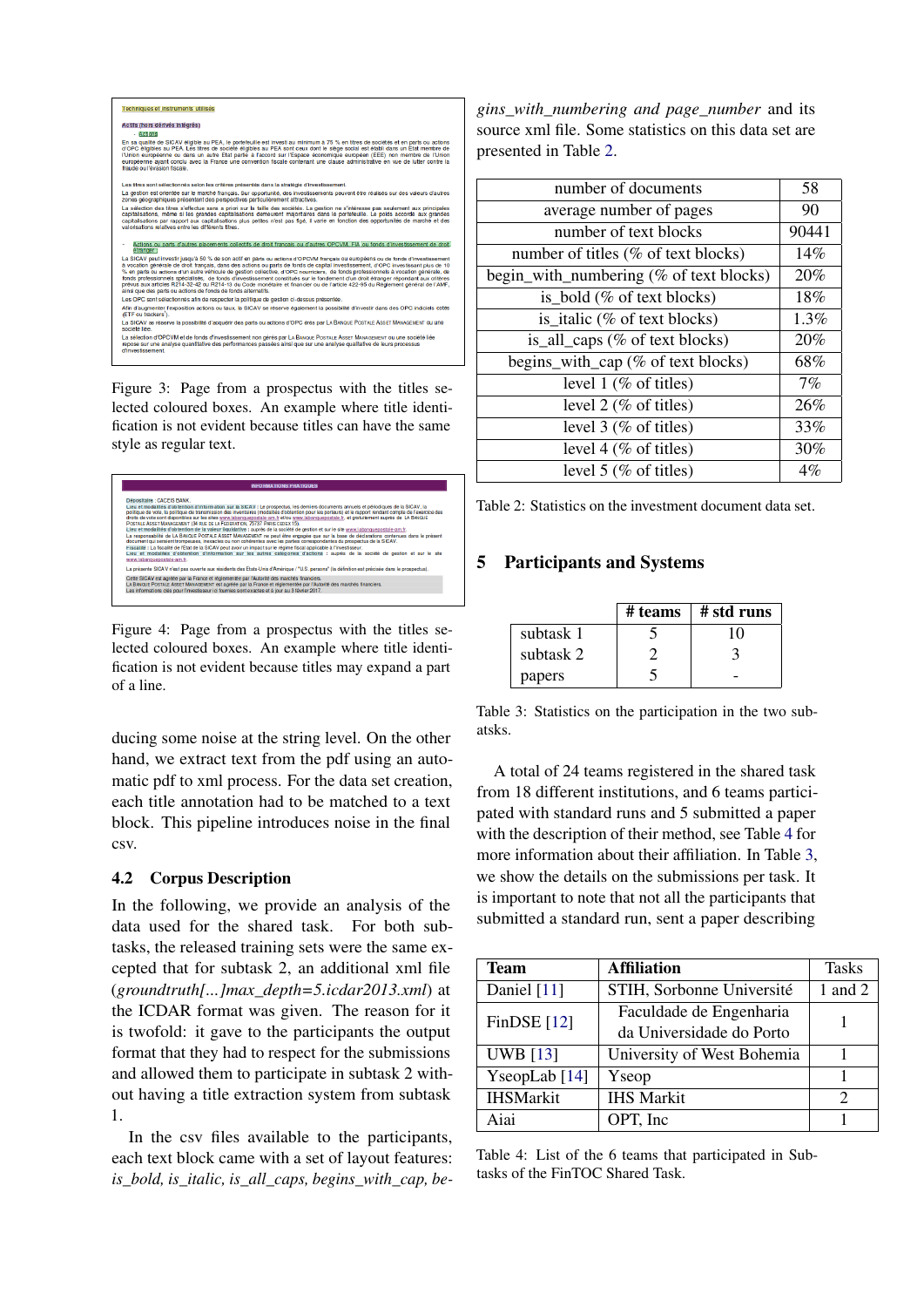their approach.

Participating teams explored and implemented a wide variety of techniques and features. In this section, we give a brief description of each system, more details could be found in the description papers appearing in the proceedings of the FNP 2019 Workshop.

**Daniel [\[11\]](#page-6-1):** The only team to submit to both subtasks and a paper. Their approach for the Fin-TOC title detection task assumed the presence of a TOC page which they detect by identifying the page numbers that are aligned at the right of the page. Then, they extract each TOC entry using regular expressions and construct the hierarchical structure of the TOC with a rule-based method based on indentation and multi-level numbering.

FinDSE [\[12\]](#page-6-2): They addressed the FinTOC Title detection as a sentence classification task. They added to the provided features (see Section [4.2](#page-3-5) for more details) some others such as morphological (number of characters distributed into categories), semantic (contains date) and linguistic features (predetermined tokens such as 'appendix', 'annex', etc, part-of-speech of the first word, ...). Their best performing model used an extra-tree classifier. It is interesting to note that, according to their experiments, adding predetermined tokens actually reduced the performance of the final method.

UWB [\[13\]](#page-6-3): Only the FinTOC Title detection was addressed in this paper. As for the other methods, they state the problem as a binary classification of text sentences, for which they use a Maximum entropy classifier, on top of a diverse set of features. In addition to the provided characteristics, they add others related to style (font size, font type size), orthographic descriptors, and char n-grams.

YseopLab [\[14\]](#page-6-4): The authors tackle only the Fin-TOC Title detection task. Similarly to other participants, they first try to design an additional set of features to feed an SVM classifier. Then, unlike previous methods, they run two separated experiments where they use a character-level CNN and a word-level BiLSTM with attention to extract semantic features from text blocks and classify them.

Aiai [\[15\]](#page-6-5): This team proposes the use of word2vec word-embeddings followed by a LSTM and BiLSTM, respectively for run 1 and 2, see Table [5.](#page-4-0) Then, they add an attention layer. Finally, they train several times the same model and do ensembling as a last step.

### 6 Results and Discussion

Evaluation Metric For the first subtask, the participating systems are ranked based on the weighted F1 score obtained on a blind test set (official metric). Table [5](#page-4-0) reports the results obtained on Fin-TOC title detection task by the teams detailed in the previous section.

<span id="page-4-0"></span>

| <b>Team</b> | F1 score |
|-------------|----------|
| Aiai 2      | 0.982    |
| Aiai 1      | 0.98     |
| UWB 2       | 0.972    |
| YseopLab_2  | 0.9716   |
| FinDSE 1    | 0.970    |
| FinDSE 2    | 0.968    |
| UWB 1       | 0.965    |
| Daniel 1    | 0.949    |
| Daniel 2    | 0.942    |
| YseopLab 1  | 0.932    |

Table 5: Results obtained by the participants for the first FinTOC task. The teams are ordered by the weighted F1 score.

Regarding the FinTOC TOC extraction subtask, the metric is based on the official title-based measure of the ICDAR 2013 competition on book structure extraction [\[2\]](#page-5-1) (ICDAR'13 measure from now on). More specifically, the final F1 score is the mean of the InexF1 score and the Inex level accuracy. For the results on this task, please check Table [6.](#page-4-1)

<span id="page-4-1"></span>

| <b>Team</b>        | <b>ICDAR'13 measure</b> |
|--------------------|-------------------------|
| Daniel 1           | 0.427                   |
| <b>IHSMarkit 1</b> | 0.39                    |
| <b>IHSMarkit 2</b> | 0.388                   |

Table 6: Results obtained by the participants for the FinTOC TOC extraction task. The teams are ordered by the ICDAR'13 measure (see the text for more details).

Discussion. A surprising fact of the reported methods is that the best performing methods (Aiai\_1 and Aiai\_2 with 0.98, UWB-2 with 0.972 and YseopLab\_2 with 0.9716 F1 score) have radically different approaches. Team UWB-2 does not use deep learning methods. Instead, they add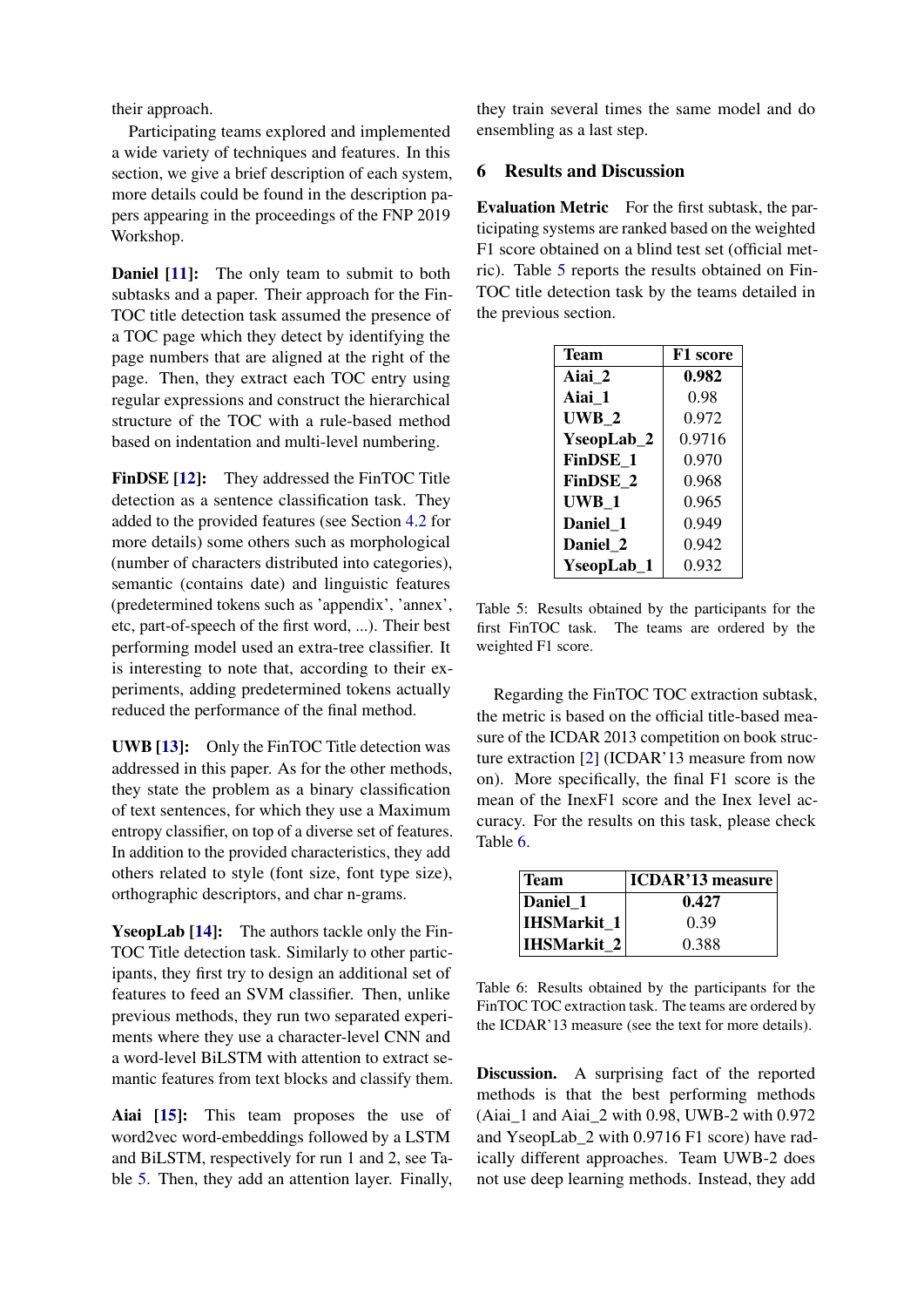meaningful features to a maximum entropy classifier and they show through ablation tests that all features are important to attain their result. On the other hand, the best performing system of YseopLab\_2 implements character-level CNN with no hand-engineered features. Finally, both methods of Aiai use (Bi-)LSTMs with attention mechanisms on top of word embeddings. For the second task, only one paper was submitted describing Daniel\_1 team's method, which proposed a rule-based approach to title hierarchization.

In their paper [\[12\]](#page-6-2), the team FinDSE performs a set of experiments with a wide variety of features. An interesting conclusion is that the usage of common first words from titles such as *Annex* or *Appendix* can be counter productive. This contradicts the methods commonly used in the literature [\[16,](#page-6-6) [17,](#page-6-7) [18,](#page-6-8) [19\]](#page-6-9). Moreover, it shows the difficulty of transferring state-of-the-art methods trained on public datasets to commercial documents such as financial prospectuses.

### 7 Conclusions

In this paper we presented the setup and results for the FinTOC-2019 Shared Task:Financial Document Structure Extraction, organized as part of the Second Financial Narrative Processing Workshop, collocated with the 22nd Nordic Conference on Computational Linguistics (NoDaLiDa'19) Conference. A total of 24 people registered from 18 different institutions. 6 teams participated in the shared task with a wide variety of techniques.

We introduced a new data set on the TOC extraction problem in text automatically extracted from pdf files in English. This scenario is very realistic in everyday applications which may explain the participation of public universities and profit organizations from the financial domain.

### Acknowledgments

We would like to thank our dedicated annotators who contributed to the building of the corpora used in this Shared Task: Anais Koptient, Aouataf Djillani, and Lidia Duarte.

### **References**

<span id="page-5-0"></span>[1] Bodin Dresevic, Aleksandar Uzelac, Bogdan Radakovic, and Nikola Todic. Book layout analysis: Toc structure extraction engine. In Shlomo Geva, Jaap Kamps, and Andrew Trotman, editors, *Ad-*

*vances in Focused Retrieval*, pages 164–171, Berlin, Heidelberg, 2009. Springer Berlin Heidelberg.

- <span id="page-5-1"></span>[2] Antoine Doucet, Gabriella Kazai, Sebastian Colutto, and Günter Mühlberger. Icdar 2013 competition on book structure extraction. In *Document Analysis and Recognition (ICDAR), 2013 12th International Conference on*, pages 1438–1443. IEEE, 2013.
- <span id="page-5-2"></span>[3] Thomas Beckers, Patrice Bellot, Gianluca Demartini, Ludovic Denoyer, Christopher M. De Vries, Antoine Doucet, Khairun Nisa Fachry, Norbert Fuhr, Patrick Gallinari, Shlomo Geva, Wei-Che Huang, Tereza Iofciu, Jaap Kamps, Gabriella Kazai, Marijn Koolen, Sangeetha Kutty, Monica Landoni, Miro Lehtonen, Véronique Moriceau, Richi Nayak, Ragnar Nordlie, Nils Pharo, Eric Sanjuan, Ralf Schenkel, Xavier Tannier, Martin Theobald, James A. Thom, Andrew Trotman, and Arjen P. De Vries. Report on INEX 2009. *Sigir Forum*, 44(1):38–57, June 2010. Article disponible en ligne : http://www.cs.otago.ac.nz/homepages/andrew/papers/2010- 4.pdf.
- <span id="page-5-3"></span>[4] Thi Tuyet Hai Nguyen, Antoine Doucet, and Mickael Coustaty. Enhancing table of contents extraction by system aggregation. In *Proceedings of the International Conference on Document Analysis and Recognition, ICDAR*, 2018.
- <span id="page-5-4"></span>[5] Mahmoud El Haj, Paul Rayson, Steven Young, and Martin Walker. *Detecting document structure in a very large corpus of UK financial reports*. LREC'14 Ninth International Conference on Language Resources and Evaluation. Proceedings of the Ninth International Conference on Language Resources and Evaluation (LREC-2014) . European Language Resources Association (ELRA), Reykjavik, Iceland, pp. 1335-1338, 2014.
- <span id="page-5-5"></span>[6] Mahmoud El Haj, Paul Edward Rayson, Steven Eric Young, Paulo Alves, and Carlos Herrero Zorita. *Multilingual Financial Narrative Processing: Analysing Annual Reports in English, Spanish and Portuguese*. World Scientific Publishing, 2 2019.
- <span id="page-5-6"></span>[7] Mahmoud El-Haj, Paulo Alves, Paul Rayson, Martin Walker, and Steven Young. Retrieving, classifying and analysing narrative commentary in unstructured (glossy) annual reports published as pdf files. *Accounting and Business Research*, pages 1– 29, 2019.
- <span id="page-5-7"></span>[8] Caihua Liu, Jiajun Chen, Xiaofeng Zhang, Jie Liu, and Yalou Huang. Toc structure extraction from ocred books. In *International Workshop of the Initiative for the Evaluation of XML Retrieval*, pages 98–108. Springer, 2011.
- <span id="page-5-8"></span>[9] Abhijith Athreya Mysore Gopinath, Shomir Wilson, and Norman Sadeh. Supervised and unsupervised methods for robust separation of section titles and prose text in web documents. In *Proceedings of the 2018 Conference on Empirical Methods in Natural Language Processing*, pages 850–855, 2018.